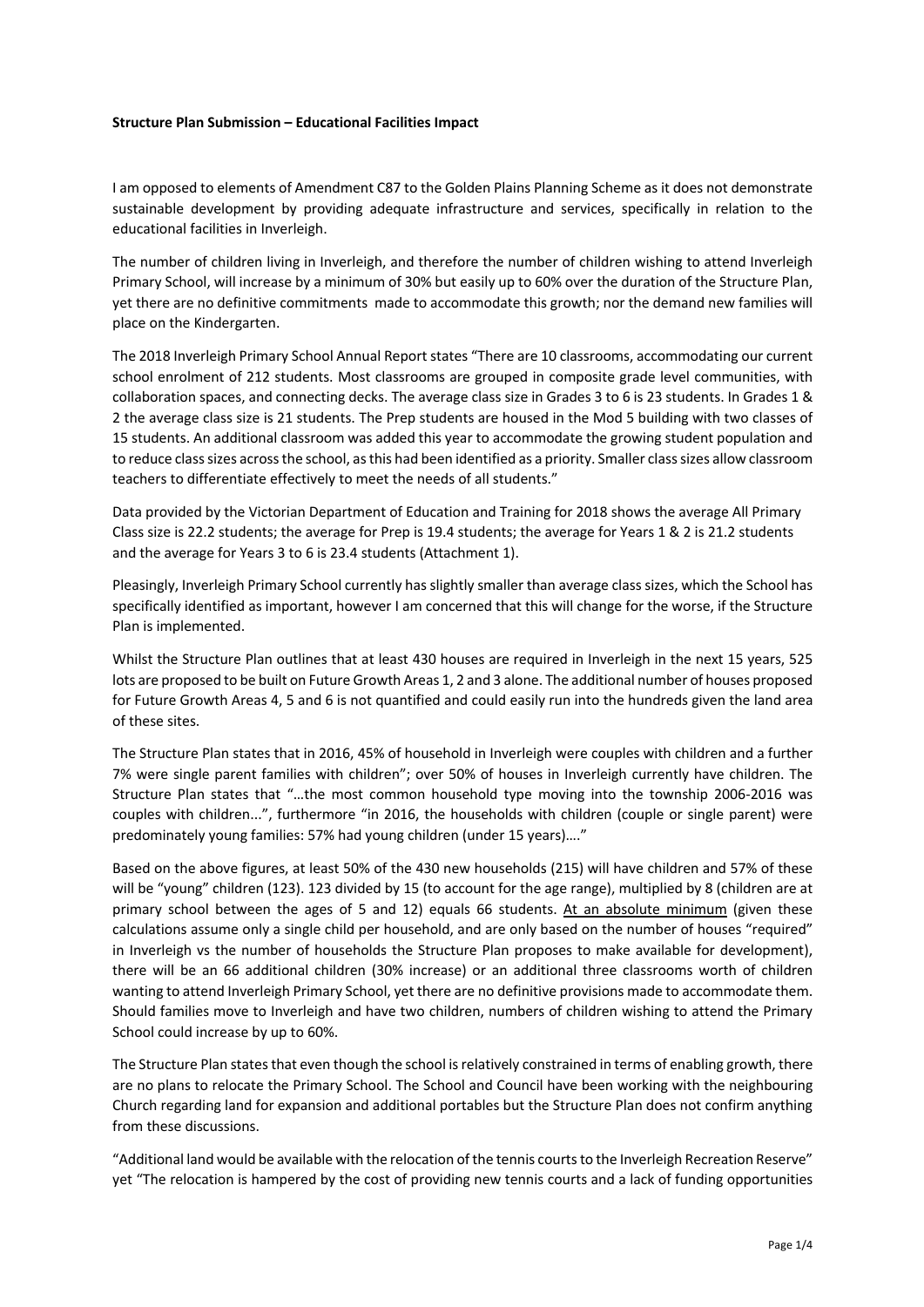for tennis facilities." Further in the Structure Plan it states that "Continued moderate growth of the town will generate a requirement for a wide range of local infrastructure including….potential relocation of the tennis courts…", yet in the next paragraph under the heading "List of infrastructure upgrades required for the continued growth of the township: …Relocation of the tennis courts to the recreation reserve". The Structure Plan is contradictory and needs to be amended to clarify the Council's position in relation to the tennis courts and thus the availability (or not) of additional space at the current School location.

The Structure Plan states that "The School Woodlot, located on McCallum Road and Railway Street….provides opportunity for expansion of the school, if required". This option implies that if the school ran out of space at its current location, which it will if the tennis courts are not relocated or the Church does not give up land, the School will "expand" and operate over two campuses; one in the current location, the other on McCallum Road. If the Primary School was to operate over two campuses this would create a multitude of issues to the detriment of the families in Inverleigh.

Assuming campuses would be split by year group, the children would not have the same experience as other children in a Prep to Year 6 primary school; it's likely they'd be the only government schooled children in regional Victoria in this situation. Younger and older children, including siblings, would not be able to support, learn and play with each other. Children would likely need to move between the campuses meaning they would need to cross the Hamilton Highway and a train line with no barriers. The administration and staffing costs of running two campuses would be higher.

Alternatively "expand" the school could mean relocate completely to the new site; this would come with equally significant concerns, namely the cost of building a new school and the loss of history if the current school building was no longer our school.

A further pressure compounding the schools' limited space is that should the Kindergarten run out of space, the long-term option is to co-locate with the Primary School.

The community survey from March 2017 identified that at least 72% of Inverleigh residents work in Geelong or Melbourne. Inverleigh currently offers 4 year old kinder, 9am – 2pm, three days a week; Teesdale offer this program as well as a condensed version over 2 days, 8:30am – 4:00pm. The shorter day program is not a practical option for many families if having to travel to and from Geelong or Melbourne for work. I am confident the demand for 4 year old Kinder services in Inverleigh would increase if there was a longer day option; parents at present do not have this option in Inverleigh, have to find services elsewhere and thus the demand from *current* Inverleigh families for services in Inverleigh are not accurately captured, let alone the demand *future* families will generate. If the right services are offered I am confident that they will be utilised, and with the amount of development proposed it's not a question of if the Kinder will run out of space, but when, and "when" will now be sooner than first thought…

In addition to the demand current and future families will place on the Kinder for four-year old services, is the recent announcement by the Victorian Government that it will be investing \$5 million over ten years to introduce kindergarten for three-year old children (Attachment 2). The three-year old funded kindergarten will become available in stages and in 2022 families in the Golden Plains Shire will have access to up to 5 hours, increasing to 15 hours per week by 2029.

If the Kinder did not co-locate with the school and used the Public Hall instead, as has been proposed as an option in the Structure Plan, this would also raise major concerns. The Hall would need significant financial investment to build anything resembling a Kindergarten to make it a safe, comfortable and engaging place of learning for our youngest residents.

The concerns identified in relation to the educational facilities can be resolved, and their detrimental impact to Inverleigh avoided, yet the Structure Plan fails to do so.

One option is to reduce the volume of development proposed, to lessen the growth and burden on Inverleigh's resources. The Structure Plan states "…State Planning Policy requires Council to ensure a sufficient supply of urban land is available…..to accommodate projected population growth over at least a 15 year period…." The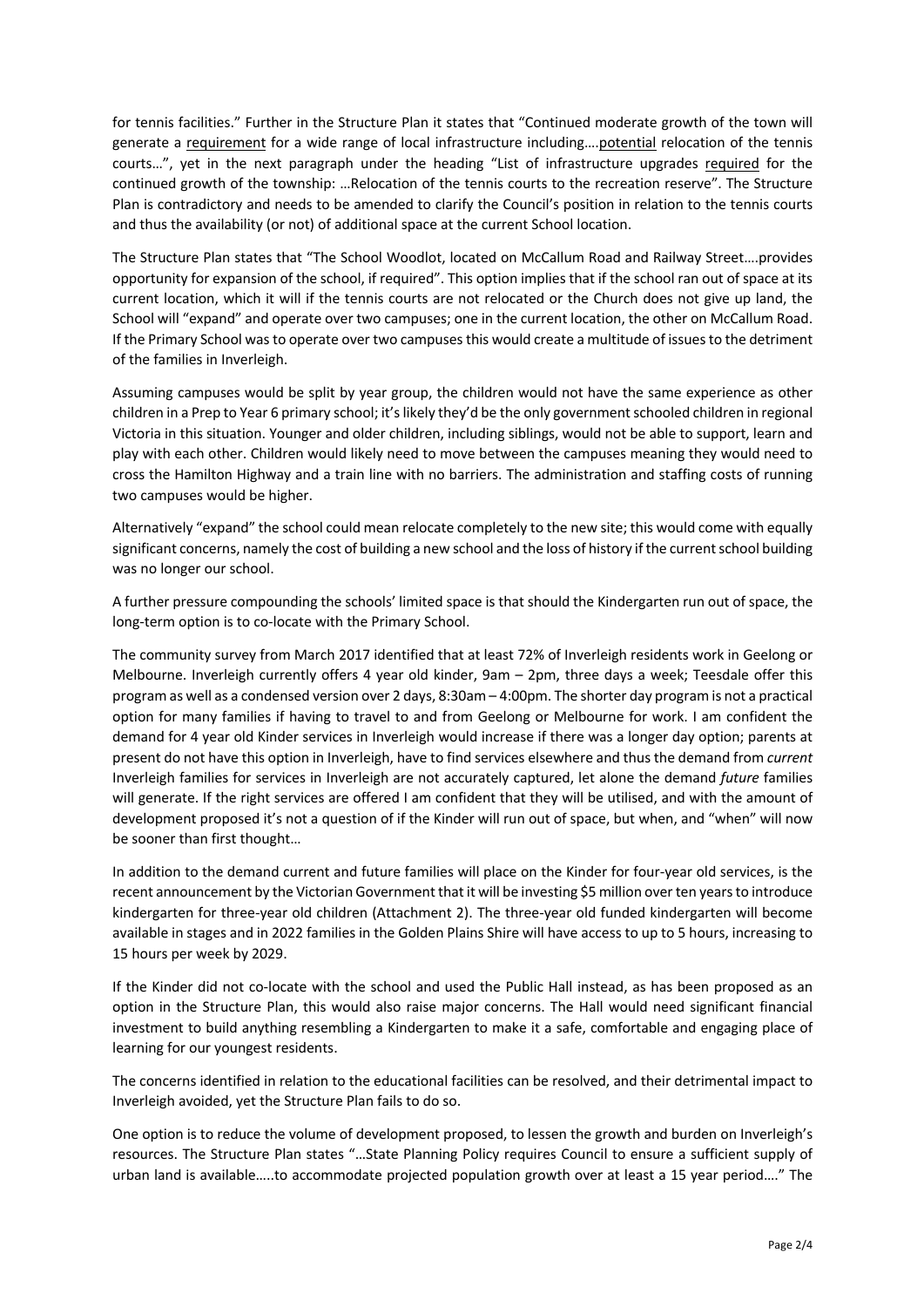Structure Plan fails to explain, as per Clause 11.02-1S of the Victorian Planning Scheme, that the "residential land supply will be considered on a municipal basis, rather than a town-by-town basis". As the requirement for residential land is across the whole of the Golden Plains Shire there is no *requirement* for Inverleigh specifically to have 430 lots available, much less: the 525 proposed through Potential Growth Areas 1, 2 and 3; the unquantified but potential for hundreds of lots through Potential Growth Areas 4, 5 and 6; and the potential for many more lots should current land owners subdivide given the Structure Plan proposes to decrease the minimum lot size to 0.4ha.

The volume of development could be reduced by mandating a variety in the lot sizes; 0.4ha – 4ha. The Structure Plan does include the following strategy "Plan for new residential developments to provide a diverse range of lot sizes which reflects the country lifestyle character of Inverleigh and responds to site conditions", which is excellent, however nothing in the Plan reflects that there will actually be any variety in lot size and I have no confidence the Council will enforce this given one of the reasons for the review of the Structure Plan 2005 is the "…increasing pressure from developers for rezoning….".

If the volume of development is not reduced significantly by having a variety of lot sizes mandated in greenfield sites, the Structure Plan must be amended to detail an absolute commitment to:

1a) fund the relocation of the tennis courts and building of new tennis facilities or,

1b) fund the building of a new Primary School, Prep to Grade 6, at McCallum Road site; and

2a) fund the physical expansion of the Kindergarten at the current site to offer desired (long sessions over two days as well as short day sessions over three days) and required (three year old and four-year old kinder) services or,

2b) fund the building of a new Kindergarten at the Public Hall grounds or co-located with the Primary School.

Furthermore, the Structure Plan must be amended to detail where the funding is coming from; Developer or Council.

The current Developer Responsibility "Contributing community and development infrastructure, either by a Section 173 agreement at rezoning, or through a Development Contribution Plan" is the only Developer Responsibility that *might* require a developer to contribute *some* funds towards Inverleigh's educational facilities. However, under Section 5.11 Developer Responsibilities, there is a "list of infrastructure upgrades required for the continued growth of the township"; all these infrastructure upgrades are then specifically listed as a developer responsibility applicable to a specific Potential Growth Area, except one, "relocation of tennis courts to recreation reserve" (Table 1).